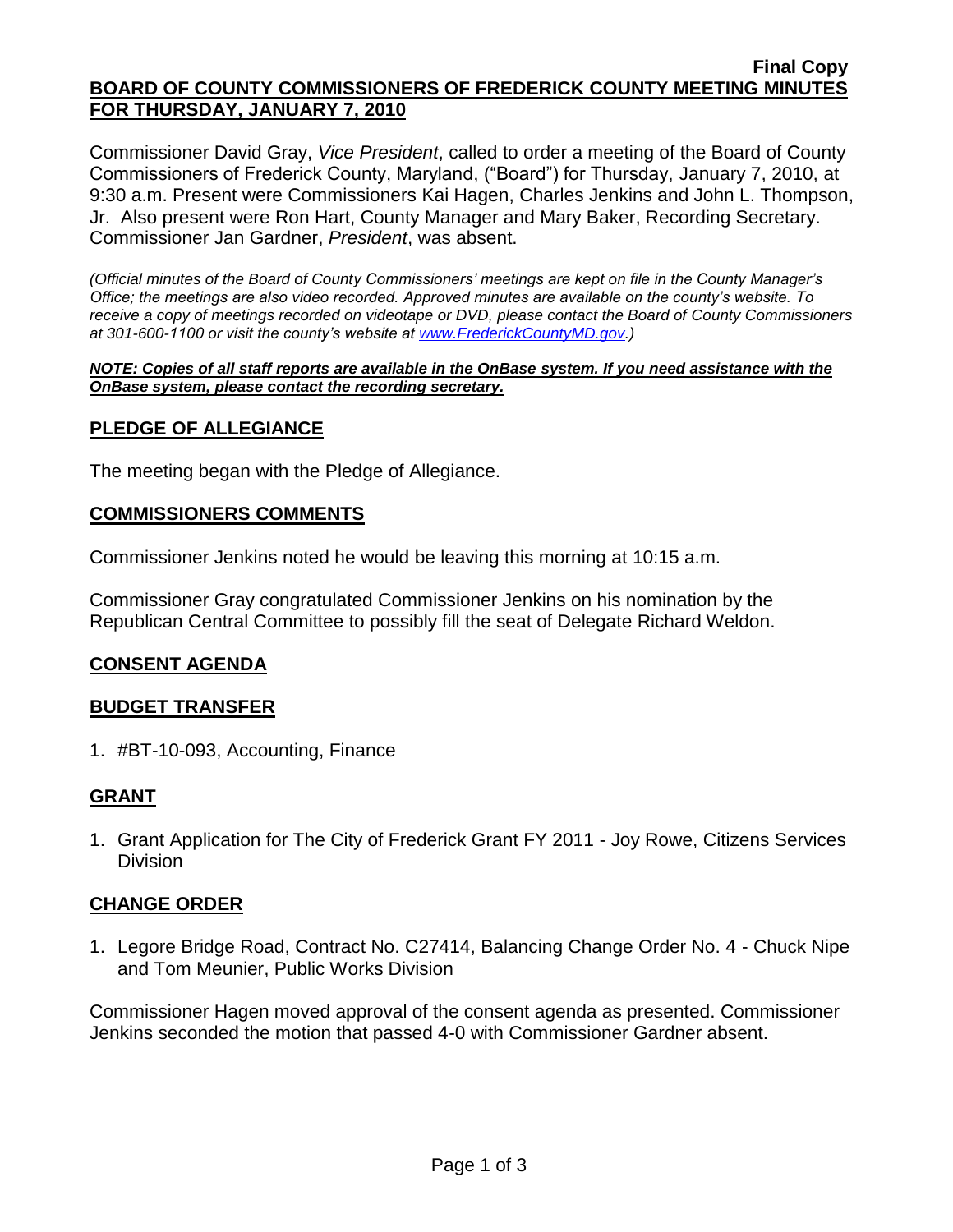#### **Final Copy BOARD OF COUNTY COMMISSIONERS OF FREDERICK COUNTY MEETING MINUTES FOR THURSDAY, JANUARY 7, 2010**

### **ADMINISTRATIVE BUSINESS**

# **Bid Award – Purchasing Memo #10-124, Allegheny Power Customer Requested Work Authorization for Public Safety Training Facility – Hal Good, Finance Division**

Mr. Good presented the proposed purchasing memo.

Commissioner Jenkins moved approval of Purchasing Memo #10-124 as presented. Commissioner Hagen seconded the motion that passed 4-0 with Commissioner Gardner absent.

### **Request for an Increase in Compensatory Time for Highway Department - Tom Meunier, Public Works Division**

Mr. Meunier presented a request for hourly essential staff to receive an increase in compensatory time from 80 hours to 160 hours.

Commissioner Hagen moved approval of the request as presented. Commissioner Jenkins seconded the motion that passed 4-0 with Commissioner Gardner absent.

### **WORKSESSION**

# **Appointments/Reappointments to Boards/Commissions/Committees - Joyce Grossnickle, Office of the County Manager**

### **Agriculture Business Council**

There was no public comment.

Commissioner Hagen moved to appoint Mr. Thomas Mullineaux to fill an unexpired term to expire June 30, 2012. Commissioner Jenkins seconded the motion that passed 4-0 with Commissioner Gardner absent.

### **COMMISSIONERS COMMENTS**

None.

# **PUBLIC COMMENTS**

None.

# **QUESTIONS - PRESS**

None.